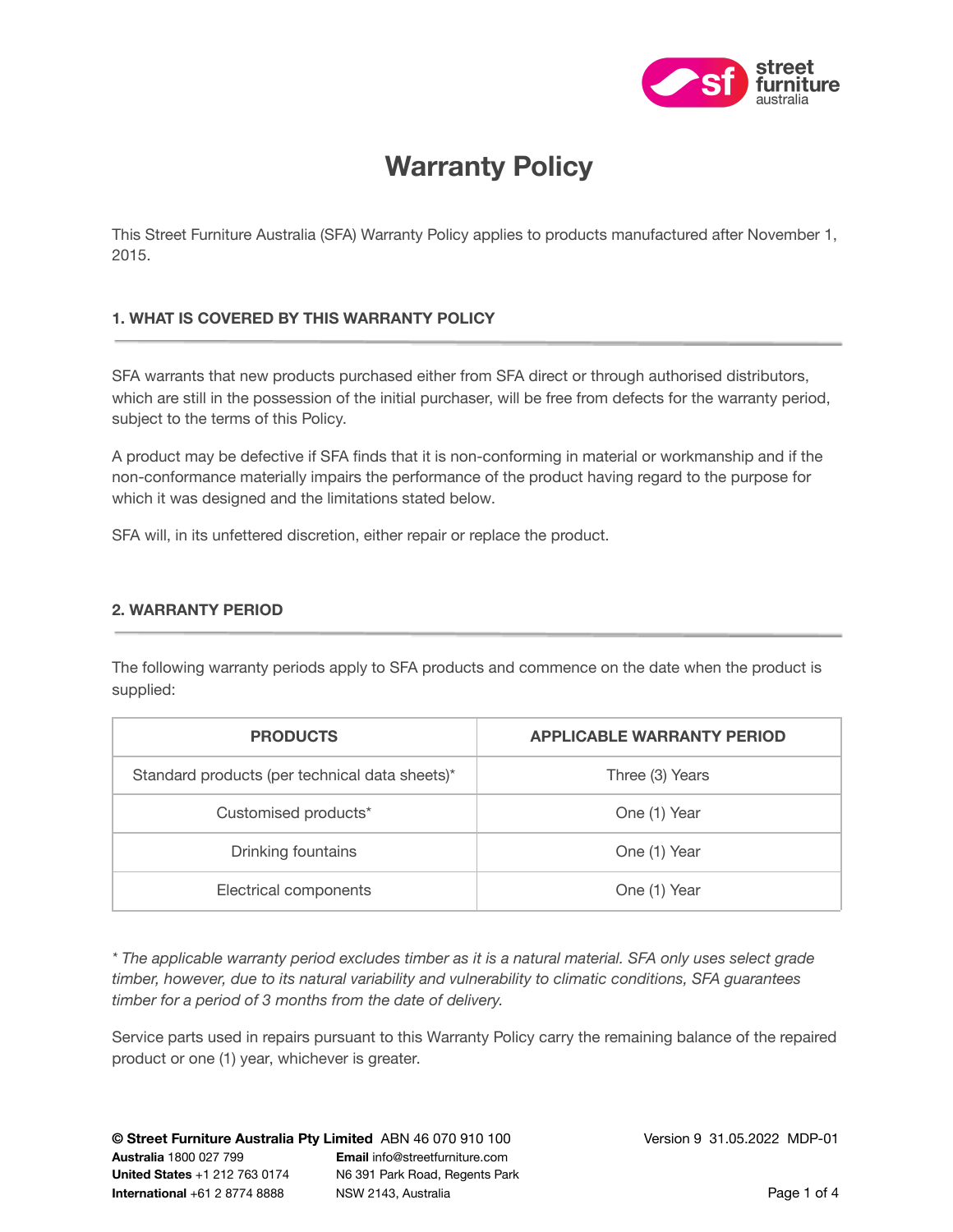

# **3. HOW TO CLAIM UNDER THIS WARRANTY POLICY**

Please send written notice of the defective product including the date of purchase, product details and the nature of any defect to Street Furniture Australia PO Box 417 Chester Hill NSW 2162 or [info@streetfurniture.com](mailto:info@streetfurniture.com)

## **4. LIMITATIONS**

This warranty will not cover products that:

- A. include customer-specified materials or finishes that are not part of SFA's standard product range at the time of manufacture;
- B. are not installed and maintained as recommended in SFA's written installation and maintenance guidelines;
- C. have not been used in accordance with any applicable usage guidelines;
- D. have been misused or usage is in excess of normal wear and tear;
- E. have been damaged for example as a result of collision, theft or vandalism; and/or
- F. are manufactured by a third-party supplier and then resold by SFA without incorporating any SFA manufactured product into the third party product.

Finishes on SFA products are updated periodically to respond to the demands and changing preferences of our customers. As a result we may discontinue some finishes before expiration of the Applicable Warranty Period and do not guarantee that any replacement product or part will be identical to, or match the finish of, the original.

## **5. AUSTRALIAN CONSUMER LAW**

- Our goods come with guarantees that cannot be excluded under the Australian Consumer Law (ACL). Under the ACL you may be entitled to:
	- a replacement or refund for a major failure and compensation for any loss and other reasonably foreseeable loss or damage; or
	- have the goods repaired or replaced if they fail to be of acceptable quality and the failure does not amount to a major failure.
- This Warranty Policy gives benefits that are in addition to other rights and remedies under laws which may apply to the goods.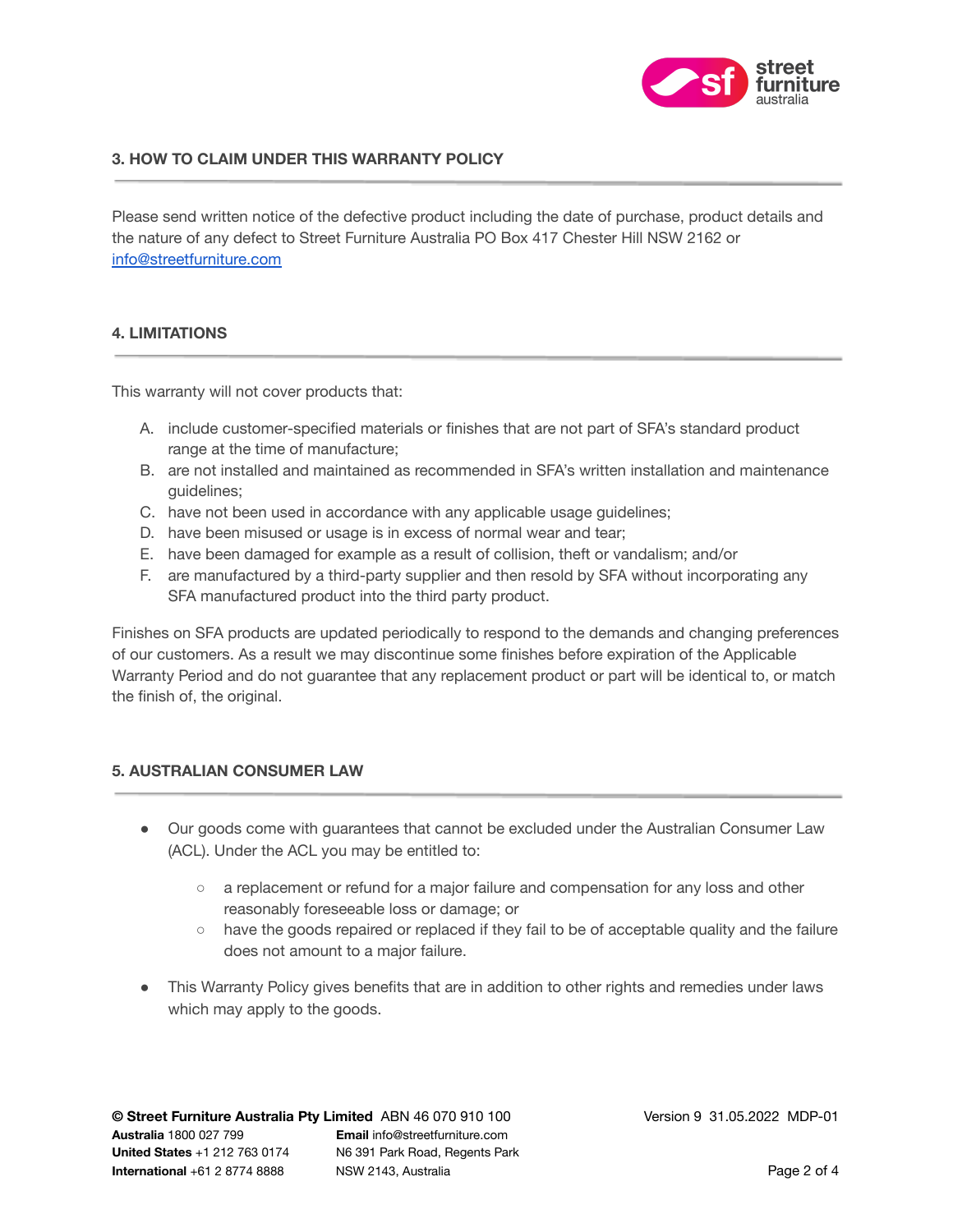

# **6. OTHER CONDITIONS**

## **Timber**

Timber is a natural material. If not maintained using an effective protective coating it is vulnerable to climatic conditions and may split or deform. Any imperfections of natural materials should not be considered as faults but a typical characteristic of these crafted products.

It is the client's responsibility to check monthly that the effectiveness of the protective coating is preventing the timber from drying and consequently failing, and to reapply the coating if required.

Any imperfections deemed faulty need to be identified and reported to SFA within 3 months from the date of delivery.

#### **Consequential damage**

Street Furniture Australia will not be liable for any claimed loss or damages to ground coverings, walls, foundations, fixtures or any other consequential loss due to any defective product.

#### **Not covered**

The warranty does not cover product assembly or disassembly charges, visits or calls by specialised technicians, costs incurred by the customer to remove or reinstall products or costs associated with unavailable products.

#### **Qualification**

In the case of products requiring only minor rectification under warranty, Street Furniture Australia reserves the right to supply on a 'parts only' basis to the customer where appropriate. Parts may include battens, fixings, valves etc.

## **7. PRODUCTS**

| <b>Product name</b>      | <b>Mcode</b>    | <b>Product name</b>               | <b>Mcode</b>    | <b>Product name</b>   | <b>Mcode</b>    |
|--------------------------|-----------------|-----------------------------------|-----------------|-----------------------|-----------------|
| Aero Leaning Rail        | AR <sub>1</sub> | ChillOUT Tree (structure only)    | CT <sub>1</sub> | Mall Sun Lounge       | <b>CMMS</b>     |
| Arc Seat                 | ARC-S           | Concourse Seat                    | CML7            | Mall Table            | CMM6            |
| Aria Bench               | CMA4            | Dog Tidy Bag Dispenser            | DT              | Monsoon Bin 80L       | LB <sub>8</sub> |
| Aria DDA Table           | CMA6-DDA        | Escola Bin Enclosure              | WBE-E           | Monsoon Bin Enclosure | WBE-M           |
| Aria Long Communal Table | CMA6-L          | Escola eBin Enclosure (body only) | <b>LEBIN-E</b>  | Park Bench            | PB <sub>5</sub> |
| Aria Seat                | CMA1            | Escola Slim Bench                 | EB <sub>3</sub> | Park DDA Bench        | PB5-DDA         |

## **'Standard products' and 'Customised products' covered by this warranty statement:**